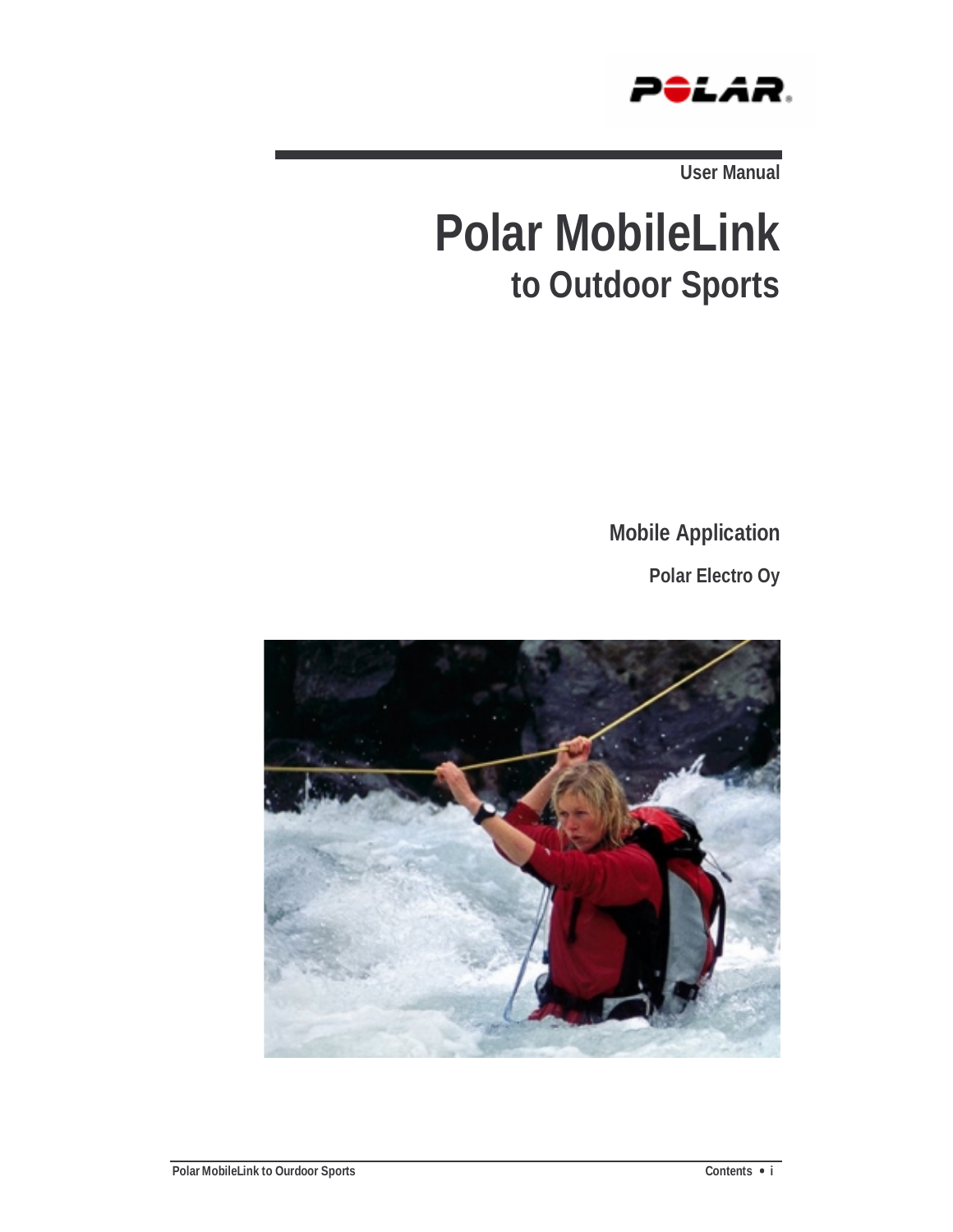

## **Contents**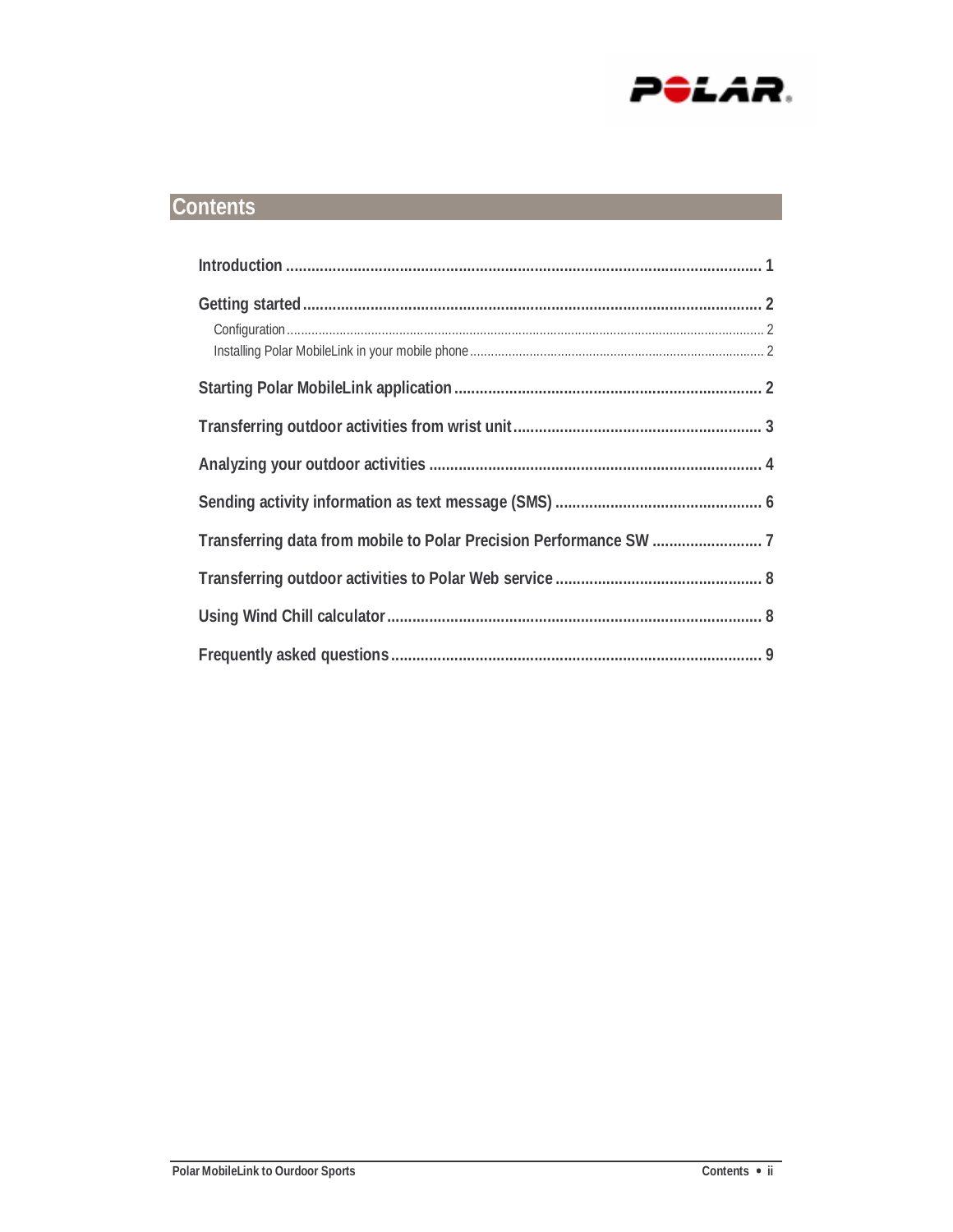

## **Introduction**

**Welcome to, enjoy and utilize Polar MobileLink to Outdoor Sports application!** 

**Polar MobileLink to Outdoor Sports** is a versatile tool for managing your outdoor activities with your mobile phone.

With **Polar MobileLink** you can:

- transfer your outdoor activities from the Polar AXN700TM and the Polar AXN500TM Outdoor Computer to a compatible Nokia mobile phone.
- get instant feedback on your outdoor activities by viewing the action file on the mobile display.
- store outdoor activities for later analysis. The large memory capacity of the Nokia mobile phone allows you to save a big amount of data from activities.
- send summary information of an outdoor activity as a text message (SMS), for example, to your personal trainer or your friends.
- transfer action files from the mobile to the Polar Precision Performance analysis software via infrared communication. Polar Precision Performance software is a powerful tool for analyzing your outdoor activities and for keeping diary of them.
- send your outdoor activities to the Polar Outdoor Guide Web service via the Internet connection.

We recommend that you read through this manual. It is the easiest way to learn how to use the application's versatile features efficiently in your outdoor activities.



**A hint** on how to effectively use the function in question.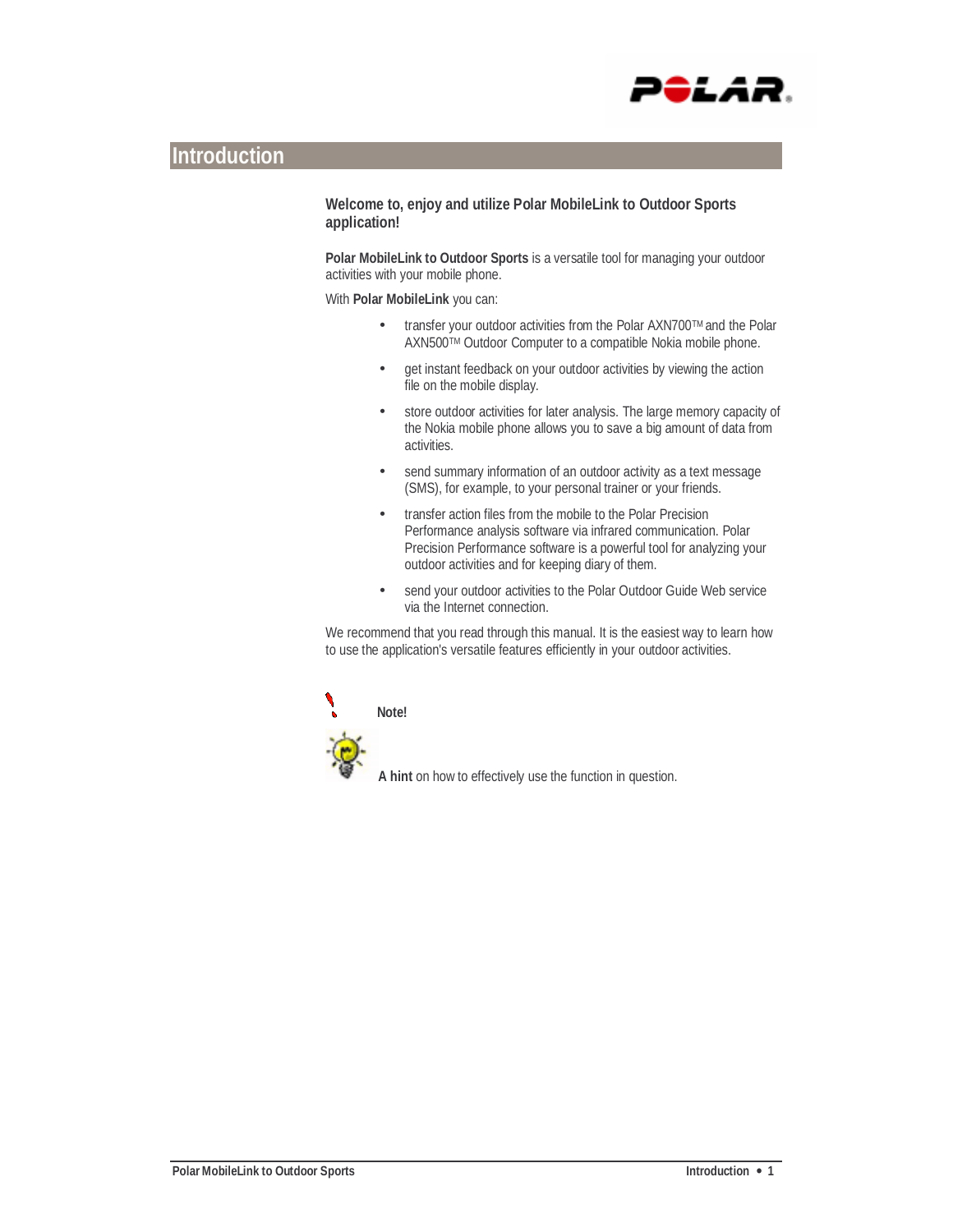

## **Getting started**

## **Configuration**

**Polar MobileLink to Outdoor Sports** mobile application is designed for the **Polar AXN700** and the **Polar AXN500** Outdoor Computers and the **Nokia 5140** mobile phone.

## **Installing Polar MobileLink in your mobile phone**

You can download the application from **Nokia Software Market** or from **Handango** directly to your phone over the air (OTA) in GPRS network.

- 1. Visit www.softwaremarket.nokia.com or www.handango.com and locate the required **Polar MobileLink** application.
- 2. Proceed with the downloading instructions on the page.

Payment can be made by credit card.

Before downloading the application check that you have the required connectivity settings (WAP/GPRS) in your mobile phone:

- 1. Select **Settings Connectivity GPRS**. Then select **When needed** or **Always online** depending on whether you want the connection active when you would like use it or on continuously.
- 2. Select **Services Settings Connection settings Active service settings**. Then select the WAP service you would like to use.

If you do not have the required connectivity settings installed in you mobile phone, you can order them from your Mobile Network Operator, or at www.softwaremarket.nokia.com.



You can check that the GPRS connection is working properly by pressing and holding the zero-key. The GPRS connection should start and the service provider's WAP portal should then open.

Some operators may not support buying the application over the air (OTA). For further assistance, please contact your Mobile Network Operator.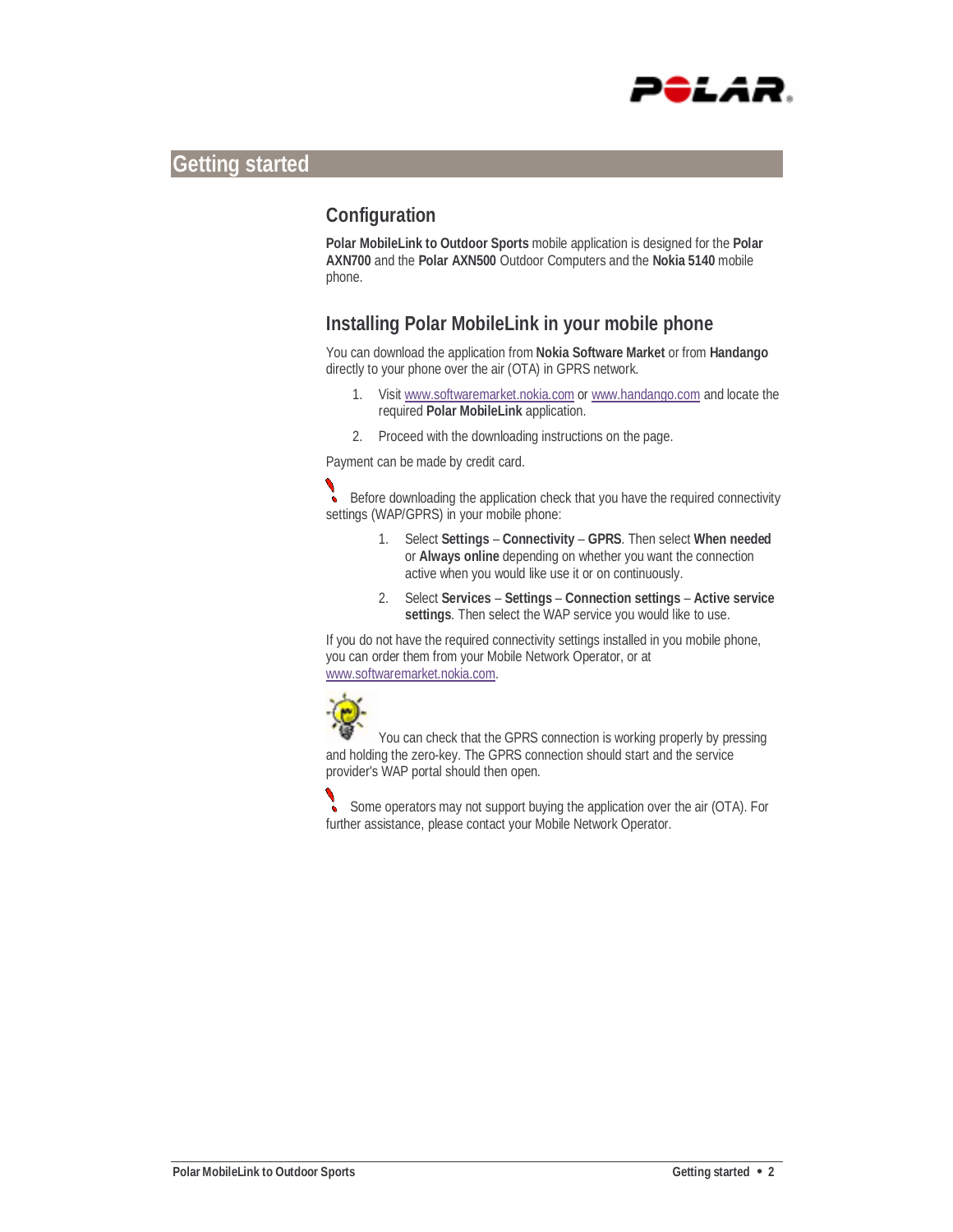

## **Starting Polar MobileLink application**

- 1. Press the **Menu** button and select **Applications Collection**.
- 2. Select **Polar MobileLink** from the collection list and press **Open**.

Alternatively, you can use the shortcut by pressing the **Go to** key:

- 1. Press the **Go to** key and select **Collection**.
- 2. Select **Polar MobileLink** from the collection list and press **Open**.



It is a good idea to arrange the feature list so that the most used features are at the top of the list.

> • To arrange the feature list, press the **Go to** key and then the **Options**  button. Then select **Organise**.

## **Transferring outdoor activities from wrist unit**

Outdoor activities are transferred from the wrist unit to the mobile phone via infrared communication.

#### **Introduction**

- 1. Start **Polar MobileLink** application.
- 2. Select the CONNECT mode on the wrist unit by pressing the START button and then the lower right button.
- 3. Place the wrist unit and mobile phone so that the infrared windows are pointing towards each other.



4. Select **Receive Files**. If you are opening the connection for the first time this session, **Allow connection via: Infrared?** is displayed. Allow connection by pressing the **Yes** key.

The wrist unit turns to the transmission mode. **Infrared COM** is displayed on the wrist unit display and percentages starts running showing the progress of the transmission. On the mobile phone display, first **Starting Connection** is displayed, then **Receiving Files** and finally **Saving Files**. When the operation is complete, the **Action Files** list is displayed.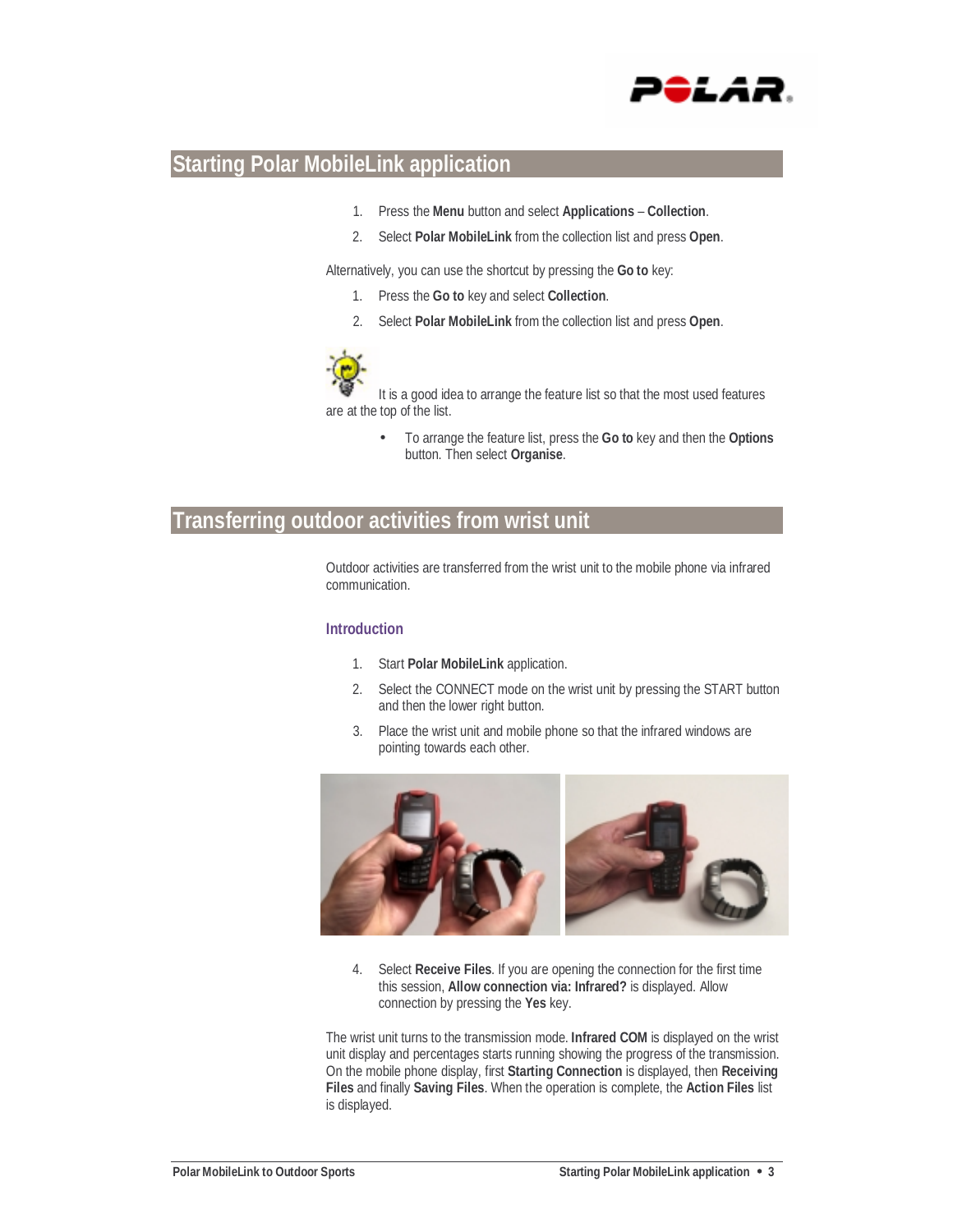

It is not necessary to continue pointing the infrared windows towards each other when the **Saving Files** phase is in progress.



Only new action files will be saved.

## **Analyzing your outdoor activities**

#### **Curve view – Basic graph for outdoor activity analysis**

Outdoor activity analysis with **Polar MobileLink** is based on the information transferred from the wrist unit. The main tool is the **Curve** view created from the transferred data.

The main element in the **Curve** view is the heart rate curve. The heart rate curve displays a graphical curve of heart rate behaviour during the activity. In addition to heart rate information, the **Curve** view may also include an altitude curve.

You can draw conclusions about a variety of issues during the activity from the **Curve** view. For more information on interpreting the **Curve** information see the **Why** section in the Polar Precision Performance software online help.

#### **Opening the Curve view**

- 1. Select **Action Files** from the feature list. The list of activities in the mobile phone is displayed.
- 2. Browse to the desired activity and press the **Select** key. The **Curve** view is displayed.



You can light the display by pressing the  $\boxed{\mathbf{\hat{T}}^{\#}}$  key in the lower right corner of the keypad.

You can save up to 50 action files in the mobile phone.

#### **Zooming in the Curve**

- 1. To zoom in, press the **arrow up** key. The more times you press the key, the more accurately you can view the activity.
- 2. To zoom out, press the **arrow down** key. The more times you press the key, the less the zoomed view is displayed.
- 3. To display the entire curve, press **Zoom off**.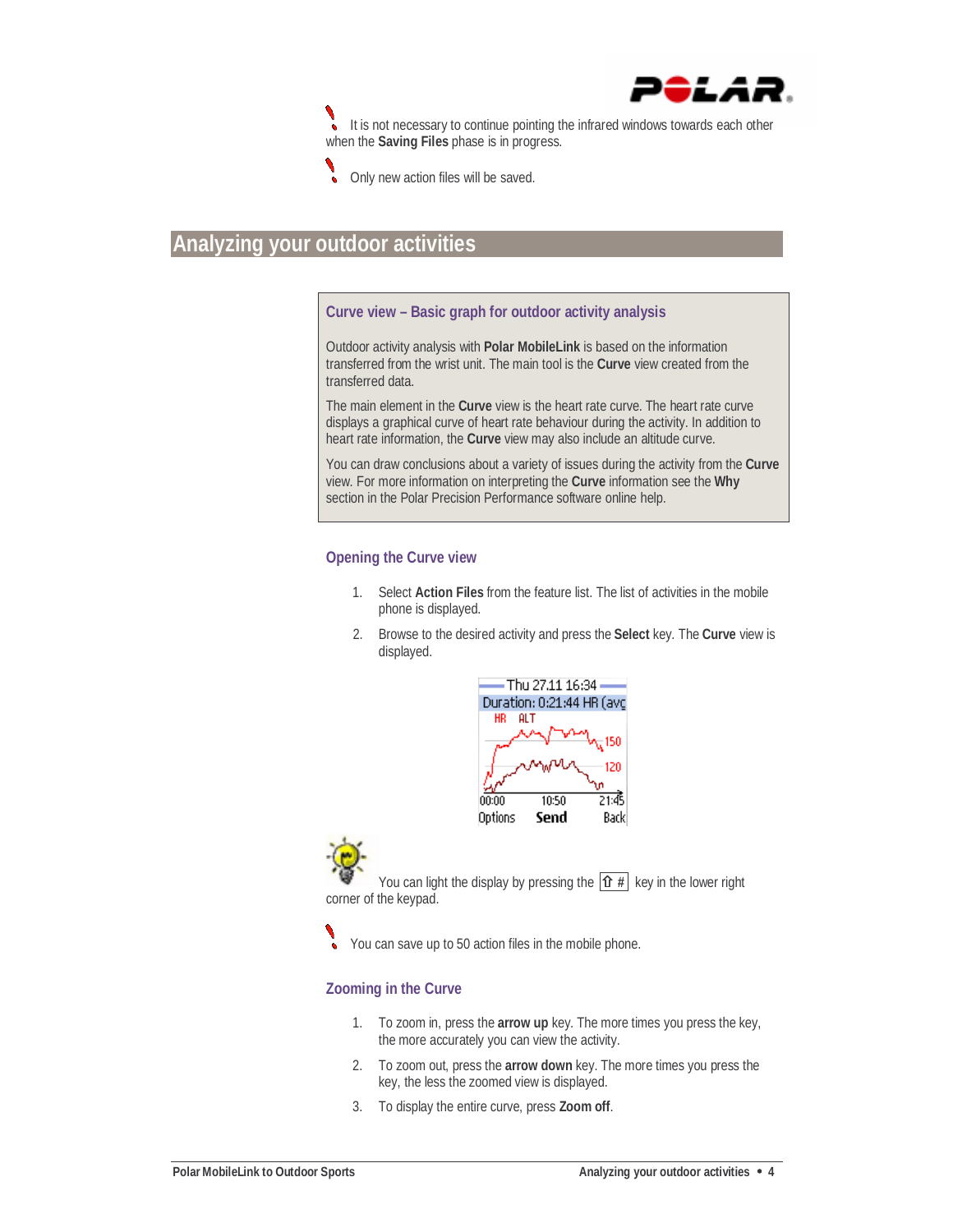



You can move the zoomed view by pressing the **right/left arrow** keys.

#### **Viewing activity summary**

- 1. In the **Curve** view, press the **Options** key.
- 2. Select **Activity Summary**. Detailed activity information will be listed on the phone display, for example, exercise duration, heart rate information, altitude information and energy expenditure. If you have added a note for the activity, it is also shown in the Activity Summary.



You can send the activity summary as a text message (SMS) by pressing the **Send** key. For more information, see the chapter **Sending activity information as text message (SMS)**.

#### **Selecting elements for the Curve**

- 1. In the **Curve** view, select **Options Settings**.
- 2. From the **Show** list you can select which elements are displayed in the **Curve** view.
	- **Heart Rate** Heart rate curve is displayed.
	- **Altitude** Altitude curve is displayed.
	- **InfoScroll** Summary of the activity information scrolls on top of the **Curve** view.
	- **HR Limits** Heart rate limit gridlines are displayed on the **Curve** view.

In the **Scale** section you can select which scale is displayed in the **Curve** view.

The settings are saved when you close the application. They are valid when you open next time the **Polar MobileLink** application.

#### **Entering a note for an activity**

- 1. In the **Curve** view, press the **Options** key.
- 2. Select **Write/Edit Note**.
- 3. To write or edit the note, press **Edit**.
- 4. Enter a note (up to 50 characters) and then press **OK**.
- 5. To save the note, press **OK**.

The note is displayed in the **Activity Summary** and in the **Info scroll** at the top of the **Curve** view.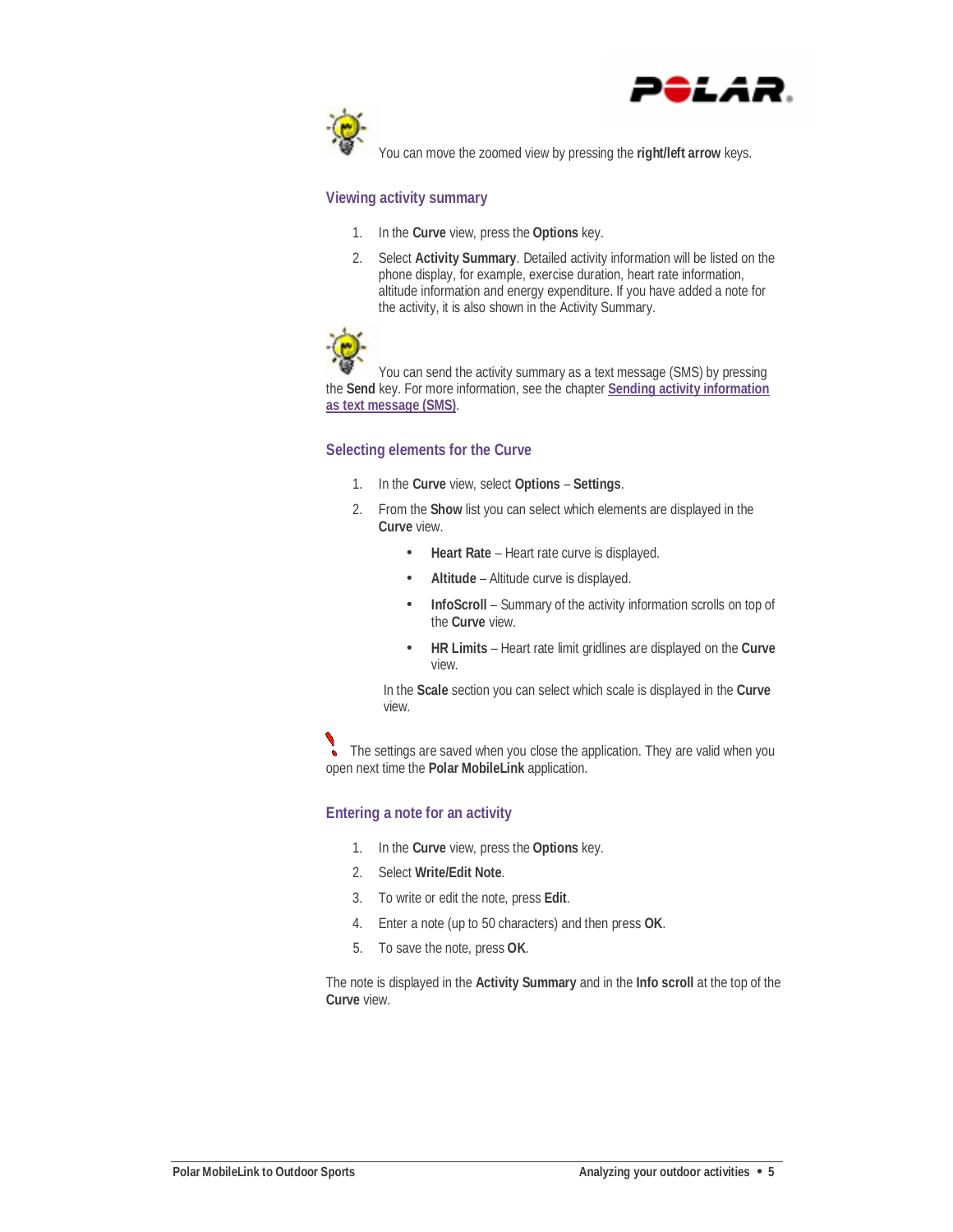

#### **Viewing heart rate limit information**

**Zone Summary** graph displays the heart rate limit information in **Polar MobileLink**. The graph displays the time and percetages spent below, between and above heart rate limits.

To open the **Zone Summary**:

- 1. In the **Curve** view, press the **Options** key.
- 2. Select **Zone Summary**.

The bar displays time in relation to the heart rate limits. The yellow part of the bar displays time spent below the lower heart rate limit, the green part between the limits and the red part above the higher limit. The heart rate limits in the wrist unit that are used during the activity are displayed with bold numbers.

#### **Deleting action files**

#### **Option 1**

- 1. Select **Action Files** from the application main menu.
- 2. Select the desired outdoor activity and press the **Options** key.
- 3. Select **Delete**. The application prompts you about the file removal. By pressing the **OK** key, the selected action file is removed. To remove all outdoor activities in the mobile phone, select **Delete All**.

#### **Option 2**

- 1. Open the desired outdoor activity and press the **Options** key.
- 2. Select **Delete File**. The application prompts you about the file removal. By pressing the **OK** key, the selected action file is removed.

## **Sending activity information as text message (SMS)**

You can send the activity summary information as a text message (SMS), for example, to your personal trainer or your friends.

- 1. Open the desired outdoor activity from the **Action Files** list.
- 2. In the **Curve** view, press the **Send** key.
- 3. Select **Summary SMS**.
- 4. If you would like to add extra information, enter an **Additional message** (max 100 characters).
- 5. Enter the phone number, or find the number from **Contacts** by pressing the **Options** key and then using the **Search** option.
- 6. Press **Yes** to send the message(s).

 $\ddot{\phantom{0}}$ You can also send the activity summary as a text message (SMS) in the **Activity Summary** view.

 $\cdot$ The activity information in the message cannot be edited. It will be exactly the same as the recorded activity in the wrist unit.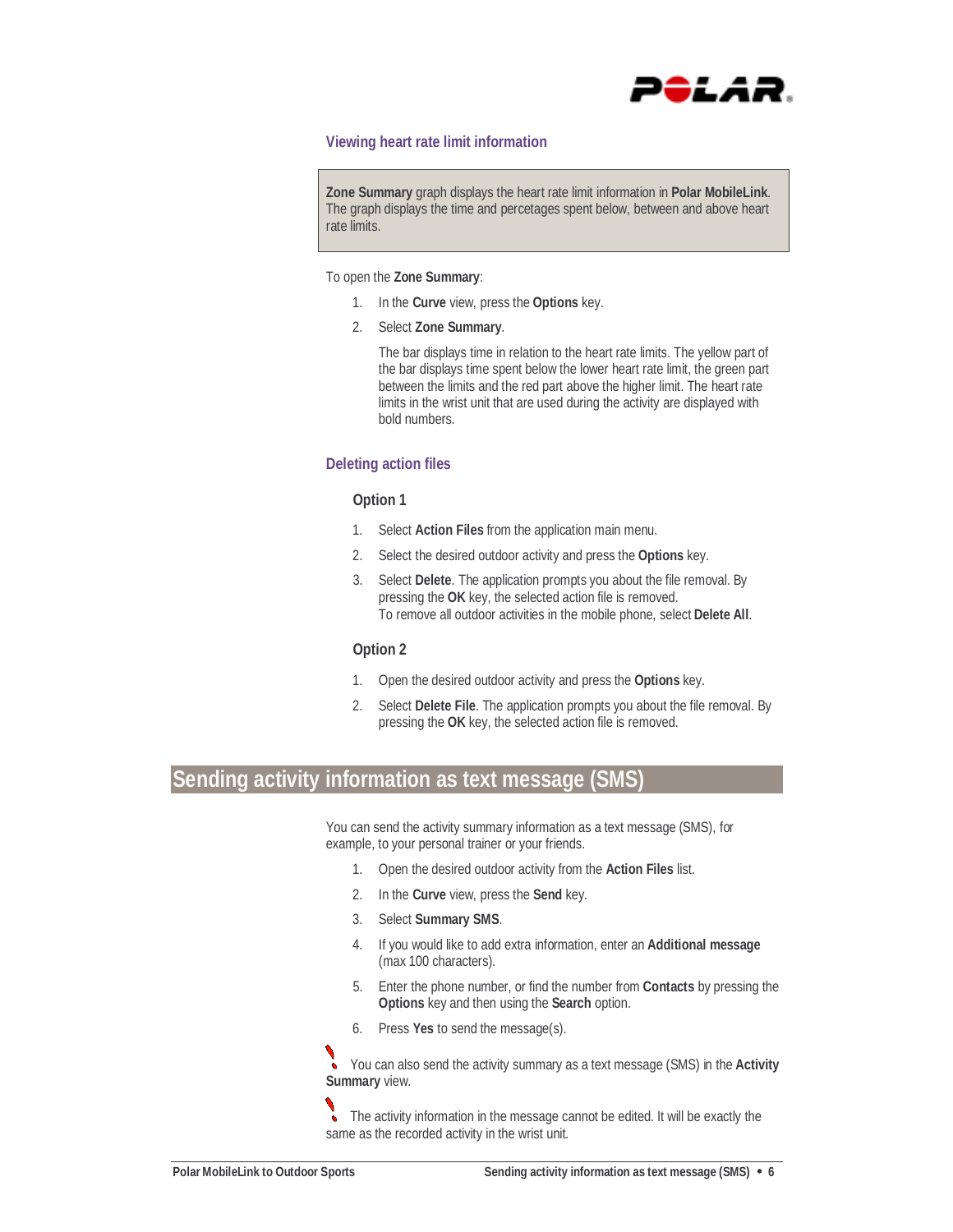

## **Transferring data from mobile to Polar Precision Performance SW**

Polar Precision Performance PC software is a versatile tool for analyzing your activities and keeping diary.

You can use the **Mobile Connection** feature on computers running Windows 2000 or Windows XP Home/Professional operating system.



#### **Transferring an action file to a PC**

- 1. POLAR MOBILELINK: Select the desired outdoor activity from the **Action Files** list and open the **Curve** view by pressing the **Select** key.
- 2. POLAR PRECISION PERFORMANCE SW: Select **Tools** – **Mobile Connection**. Alternatively, you can click the **Mobile Connection** button on the toolbar.

Polar Precision Performance opens the transmission window and turns into the data waiting mode from the mobile phone.

- 3. POLAR MOBILELINK: Point the infrared window towards the computer's infrared window.
- 4. POLAR MOBILELINK: Press the **Send** key and then select **File to PC**. If you are opening the connection for the first time this session, **Allow connection via: Infrared?** is displayed. Allow connection by pressing the **Yes** key.
- 5. POLAR PRECISION PERFORMANCE SW: In the **Exercise Files** dialog, click the **Save** button.

The target outdoor activity is transferred and stored automatically to the right day in the Diary.

You can switch the person and edit/enter the activity information in the **Exercise Files** dialog before saving the activity.

If the **Mobile Connection** function does not exist in the menu or on the toolbar of the Polar Precision Performance software, select **Options** – **Preferences** and open the **Hardware** page. Then check the **Mobile Connection** box.

Polar IR Interface (serial/USB) can not be used.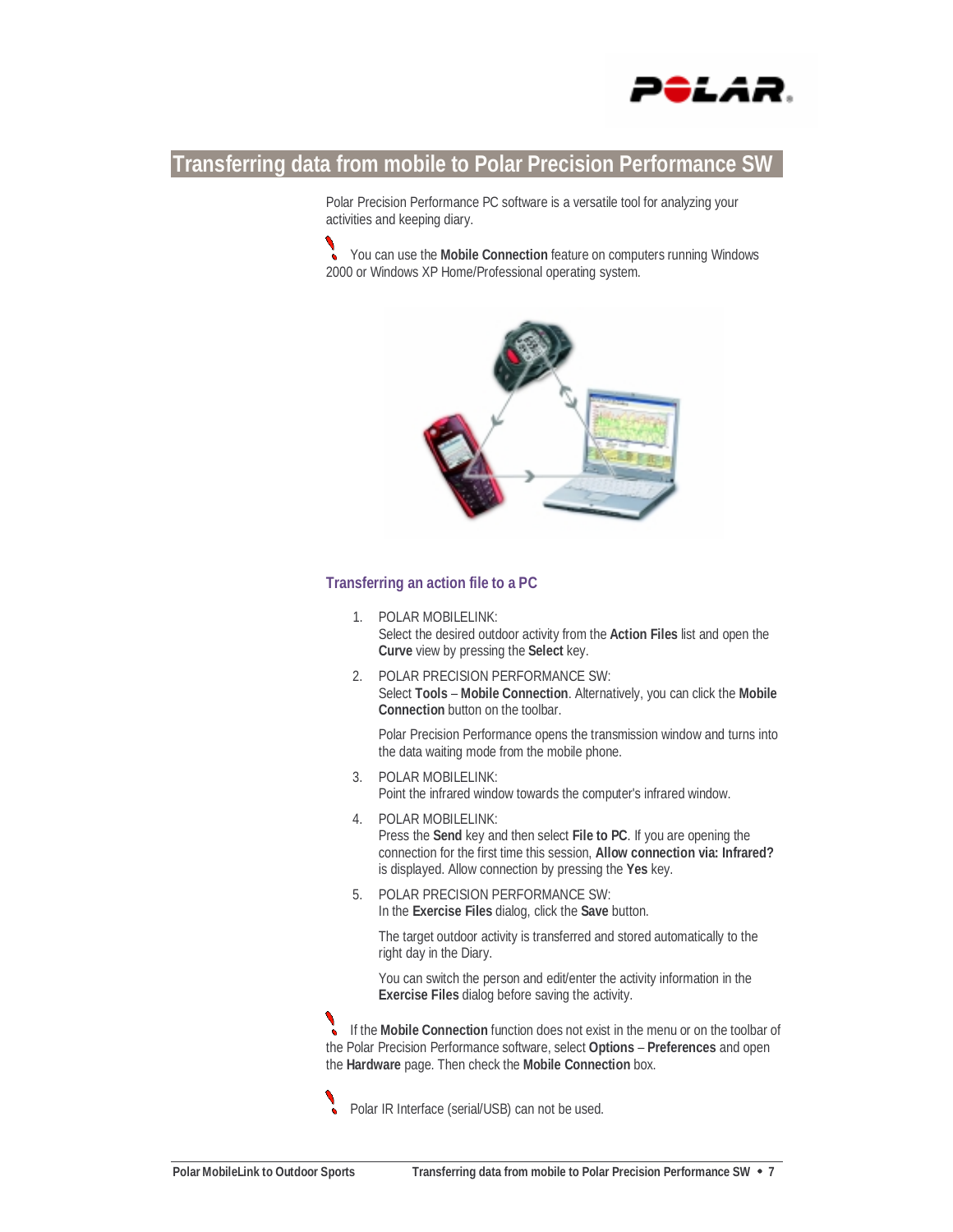

### **Transferring outdoor activities to Polar Web service**

You should register yourself with the Polar Outdoor Guide Web service before sending exercises.

To use the feature, you need to have the GPRS Service Agreement with your Mobile Network Operator.

#### **At first...**

- 1. Select **Web Settings** from the **Polar MobileLink** application main menu.
- 2. Click the **Edit** button and enter your Polar Outdoor Guide Web Service **user name** and **password**.

The user name and the password should be the same as for the Polar Outdoor Guide Web service.

#### **Transferring the action file**

- 1. Select the desired outdoor activity from the **Action Files** list and open the **Curve** view.
- 2. Press the **Send** key and then select **File to Web**. If you have not set your Web service user name and password you are prompted to enter them.

The selected outdoor activity is transferred and stored automatically to the right day in the Polar Outdoor Guide Web service.

## **Using Wind Chill calculator**

The **Wind Chill** calculator is a tool for estimating the interaction of the wind and temperature, in other words, how cold the weather feels at certain wind and temperature.

#### **Introduction**

- 1. Select **Wind Chill** from the **Polar MobileLink** application main menu.
- 2. To **increase/decrease** the wind speed, press the **arrow right/left** keys.
- 3. To **increase/decrease** the temperature, press the **arrow up/down** keys.
- 4. Read the interaction of the temperature and wind from the **Feels like** row.



You can light the display by pressing the  $\boxed{\mathbf{\hat{\Omega}}}$  # key in the lower right corner of the keypad.